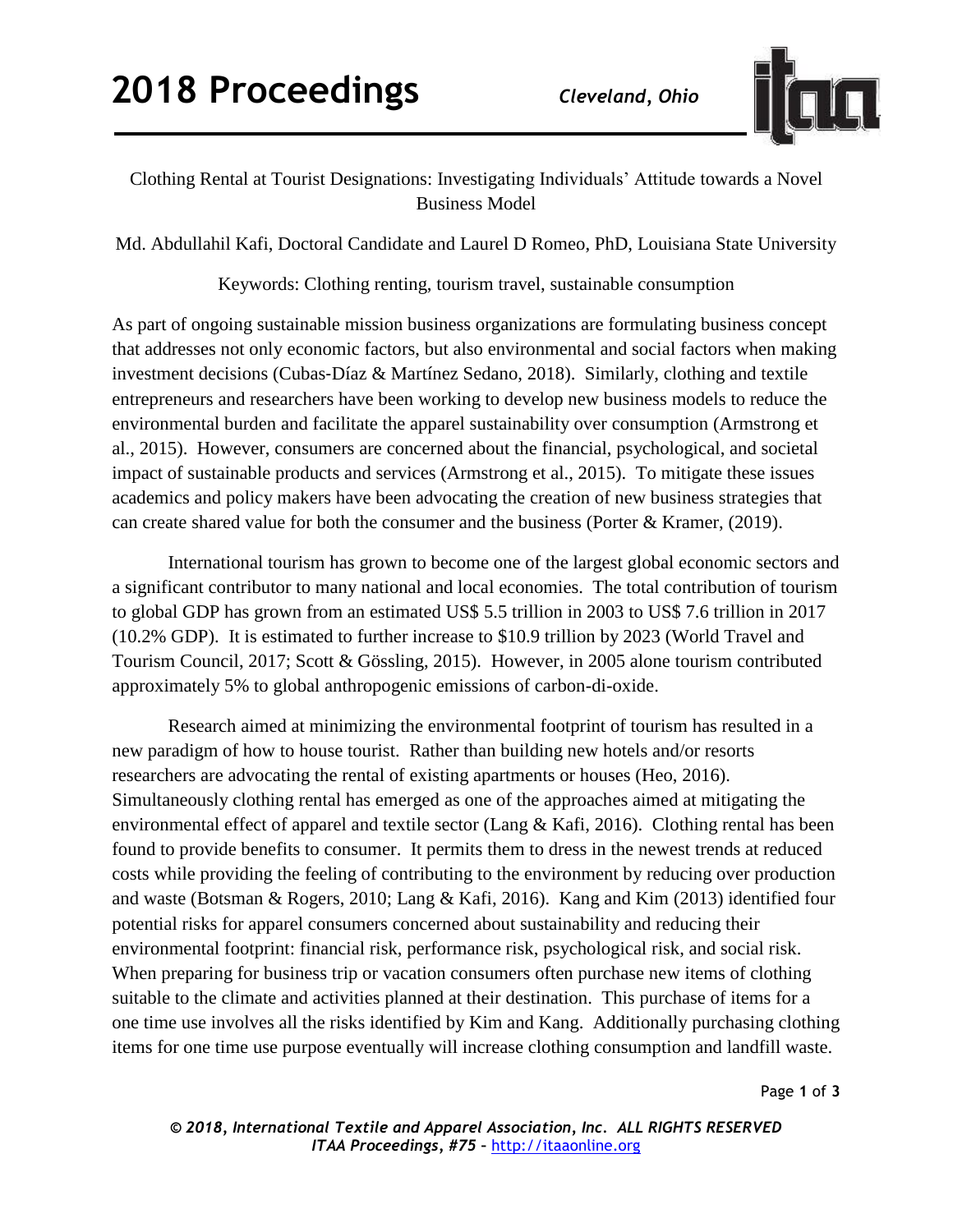This study investigated consumer's acceptance of a novel approach to minimizing the environmental footprint of tourism and business travel, the rental of clothing the destination location. In this proposed business model tourist would be offered the service of renting all or some of their clothing onsite rather than bringing the items with them. This proposed business model was framed around the triple bottom line approach to sustainable development (Cubas‐Díaz & Martínez Sedano, 2018), and the Rational Choice Theory (Kahneman & Tversky, 1984). Rational Choice theory is a prominent economic theory that posits, individuals' decisions are basically benefit and satisfaction driven. This means, if there is available options, individual will make decision that will provide them most convenience, benefit as well as satisfaction.

Data was collected via an online survey that included Likert scale and open ended questions with essay length response capability. Seventy-two men and women over the age of 18 who travel domestically and internationally for business and/or pleasure participated in this research. Open ended responses were analyzed and coded using constant comparison method (Strauss & Corbin, 1998).

Results indicated, 74% of participants would be willing to rent clothing rather than buying new item for a single trip, if the service were offered. The most frequently mentioned reason participants gave for their willingness to rent clothing was to reduce luggage weight. Additional reasons included: convenience during travel due to reduced luggage; not needing to buy new items; the enjoyment of wearing new items; and being able to try expensive designer clothing they would normally not purchase. Concerns participants related regarding the rental of clothing included concerns over cleanliness and maintenance of the items. Results of the present study support central premises of rational choice theory (Kahneman & Tversky, 1984).

The study provides information useful to both apparel researchers and the hospitality industry. Hotels and resorts catering to business and vacation travelers may consider offering this value added service of clothing rental as a way to increase profits. Further research needs to be conducted to determine how this novel idea can be successfully implemented.

## **References**

- Armstrong, C. M., Niinimaki, K., Kujala, S., Karell, E., & Lang, C. (2015). Sustainable fashion product service systems: An exploration in consumer acceptance of new consumption models. *Journal of Cleaner Production, 97*, 30-39.
- Botsman, R. Rogers R. (2010). *What's Mine Is Yours: The Rise of Collaborative Consumption*. Harper Business.

Page **2** of **3**

*<sup>© 2018,</sup> International Textile and Apparel Association, Inc. ALL RIGHTS RESERVED ITAA Proceedings, #75 –* [http://itaaonline.org](http://itaaonline.org/)